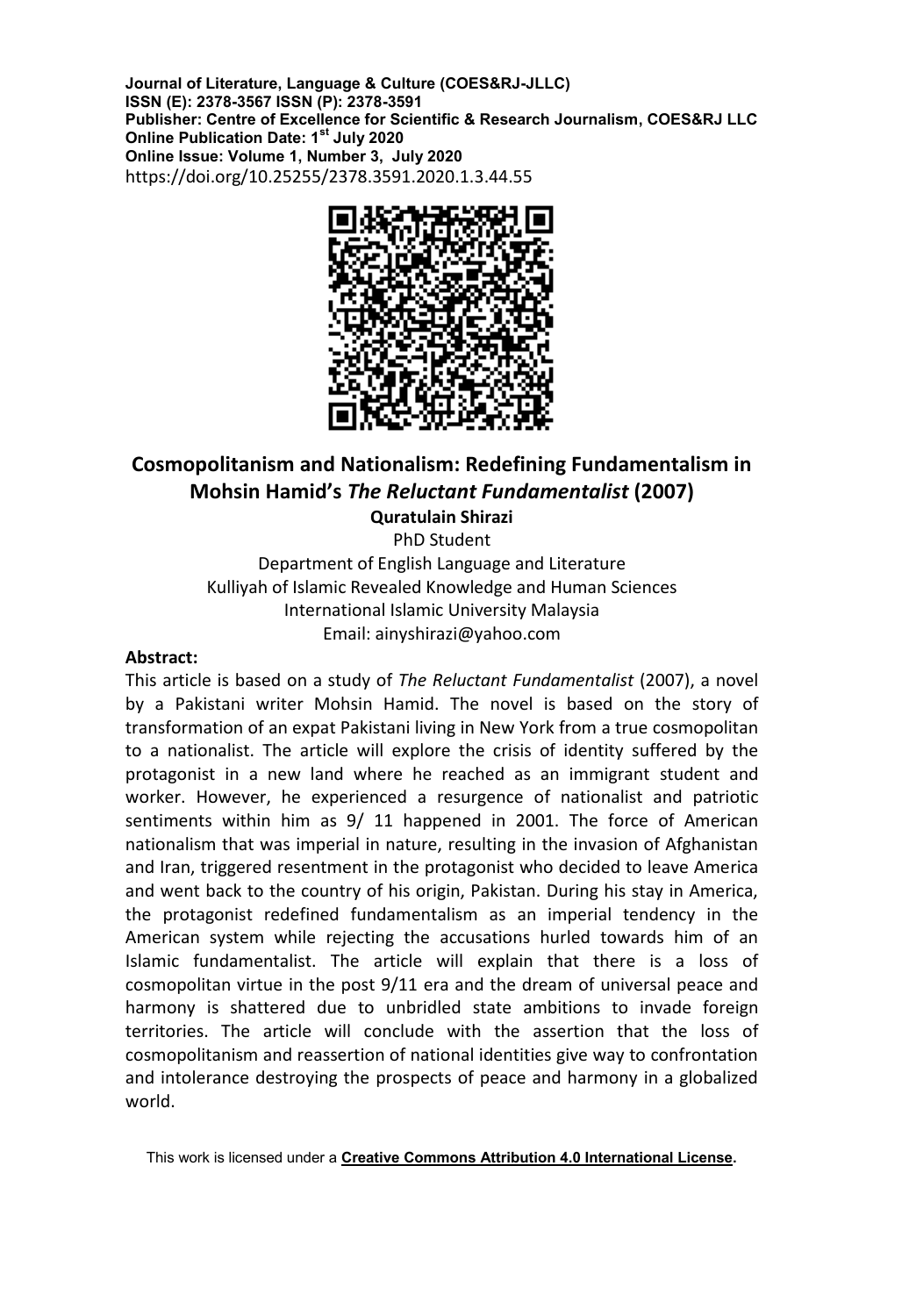## **Keywords:**

cosmopolitanism, 9/11, nationalism, imperialism and fundamentalism.

# **Citation:**

Shirazi, Quratulain (2020); Cosmopolitanism and Nationalism: Redefining Fundamentalism in Mohsin Hamid's The Reluctant Fundamentalist; Journal of Literature, Language & Culture (COES&RJ-JLLC), Vol.1, No.3, pp: 44-55, [https://doi.org/10.25255/2378.3591.2020.1.3.44.55.](https://doi.org/10.25255/2378.3591.2020.1.3.44.55)

The literature produced today needs a reliable framework to build a new relationship between the human subject and the modern theories and approaches to understand the human condition. In the modern times such a discourse is much needed as there is an ongoing conflict and crisis of harmony between individuals, nations and communities. In postcolonial literature there is a persistent attempt to overcome and replace the colonial experience by something more native and indigenous. These literatures often aim to frame the individual in relation to his community, its past glories and the possibilities of an imminent future.

The national vigour that stems out of a desire for native and indigenous forms of expression experiences an inherent contradiction. On one hand it aims to be progressive and innovative, on the other hand it opposes the notions of progress due to an anti imperialistic stance. Within the colonial discourse the othering of non European races was conspicuous and was sufficiently reflected in forms of expression and literature. In the postcolonial discourse, it is therefore important to rationalize the difference of race, culture and class otherwise it will breed the same oppression against which it reacted. There is a need for a reconciliation between individual and collective. The interpretation and reflection of human condition should aim to reconcile the oppositional gap between globalized enlightenment project and the regional specifications of nationalism. There should be a reconciliatory effort that should not homogenize the differences, instead it should create harmony between the diverse and heterogeneous forms of culture, identity and place.

In Pakistani English literature there is a conspicuous surge of the reconciliatory process where the gaps and divisions such as nationals and cosmopolitans, locals and expats, modern and traditional cultural forms are recurrently discussed. The litterateurs aim to transform positively the divisive reality. They attempt to achieve some coordination between the private existence and the global, institutional apparatus of world systems.

Pakistani literatures in English are important as they resist effectively any claims of self defining separatist nationalism as well as the imperial assertions of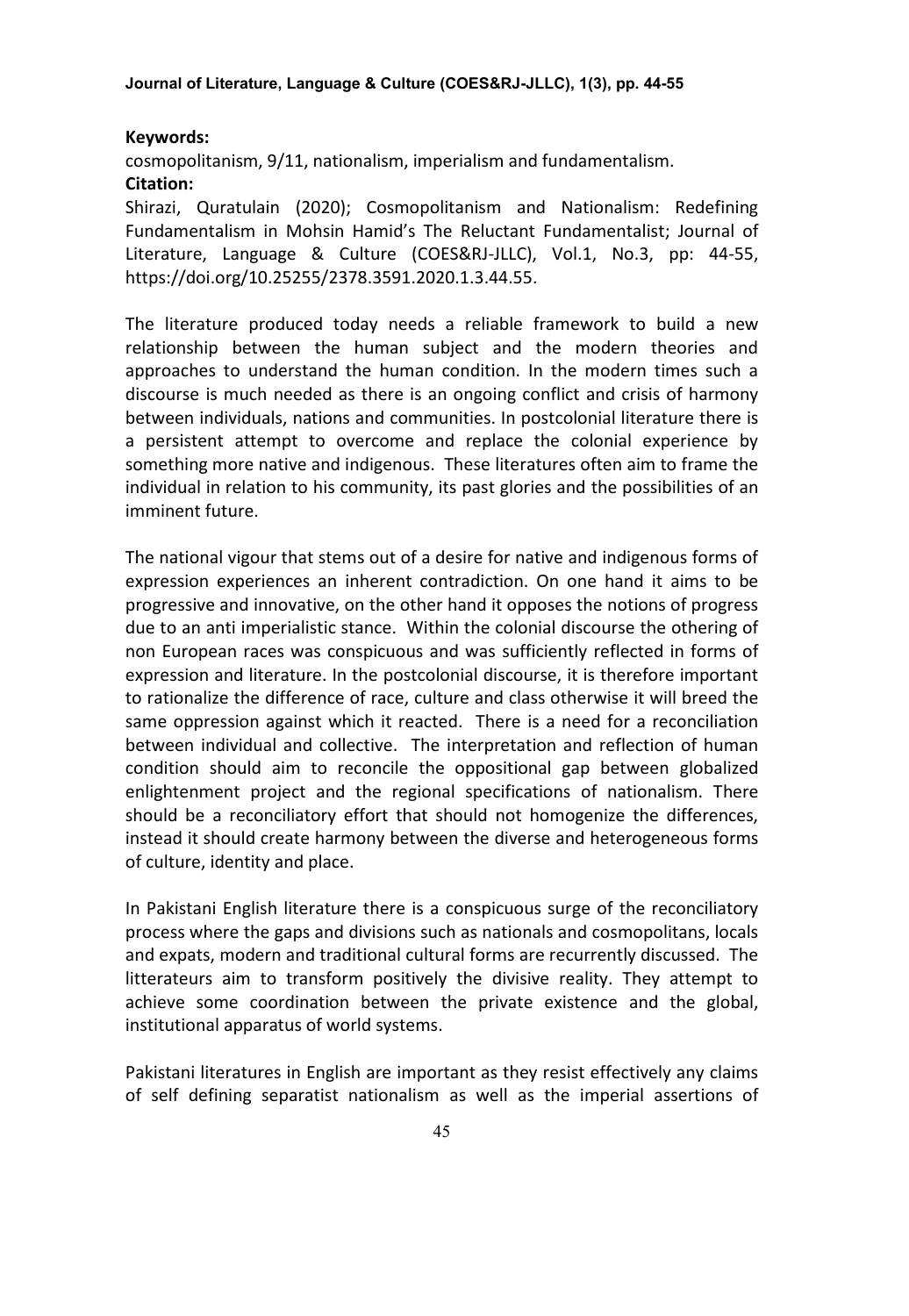colonialism. The collective objective of Pakistani writers in English is to reconcile the national and global. They recognize indigenous as well as the international trends. They capture in their writings the mobilizing energy that has a tendency to register the sense of collective belonging as well as recognition of the cultural difference and diversity within the national unity. It is not only a process of borrowing from and inspired by the British literary tradition; it is recuperation from the imperial wounds caused by linguistic imperialism.

In Pakistan, writers of English literature are often in a complex situation as Diaspora living in metropolitan centres such as New York and London and writing in English about their homelands. Nevertheless, despite their settled presence in European and American cultural centres Such as London and New York, they scrupulously express a fascinating awareness of their national belonging. One of these postcolonial writers is Mohsin Hamid (1971-) who articulates the experiences, the aspirations and the dreams of people suffering under competing trends of globalization and nationalism. These oppositional trends within which an individual exists can be framed as a continuation of imperial and neo-colonial practices and therefore need close analysis and consideration.

## **Displacement and Diaspora**

Mohsin Hamid in *The Reluctant Fundamentalist* delineates a picture of subjective experience framed through the realm of imagination, perception, cultural hybridity and national fixation. The novel is set partly in New York and partly in Lahore. However, Hamid dexterously creates new scapes and new spaces in his narrative that characterize the global and local and are almost glocal in composition. The modernist and postcolonialist consciousness dominates his narrative strategy**.** Within the premises of nationalistic and localized thinking there is a surge of globalized world view that promotes homogeneity and synchronization of difference. Arif Dirlik emphasizes the need to 'rethink local' (463). The global world system is a focal point in the anthropological and cultural studies. As the national and local boundaries are blurred there is a new interconnection between political and economic conditions that are showing signs of increased interdependency. Simon Gikandi claims that globalization is one of the constitutive element in the studies of anthropology and culture (Ashcroft, Griffiths and Tiffin 1995, 473). He explains the connection between globalization and postcolonialism as they both are concerned with explaining social and cultural conditions and aim to transcend the divisions of nationalism and Eurocentrism to open new vistas of understanding the cultural flows (ibid 473). Arjun Appadurai also mentions the emergence of media scapes and ideoscapes that aim towards a renewal of thought and ideology. This renewal is directly connected to hybridity, displacement and diaspora that are conditions of postcoloniality. Gikandi stresses the need for a combined role of globalization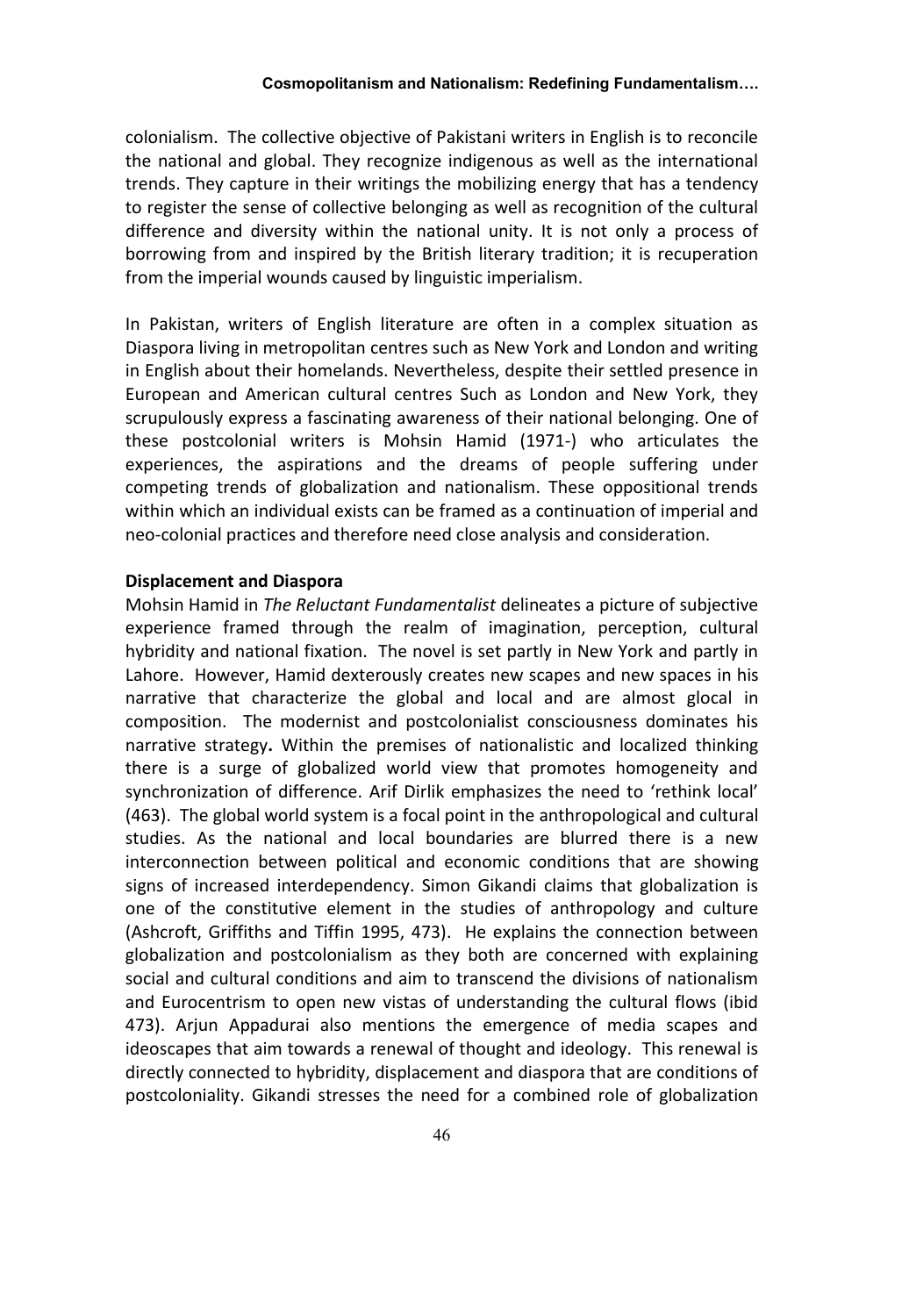## **Journal of Literature, Language & Culture (COES&RJ-JLLC), 1(3), pp. 44-55**

and postcolonialism as it brings humanistic awareness to the otherwise economically restricted process of globalization. The competing forces of national identities and the transforming global identities create a crisis as well as a celebration point for current human condition (ibid 474). This crisis and celebration is conspicuous in narratives of identity crisis , cultural flows and immigration and hybridity.

In Mohisn Hamid's narrative, the restrospective shifts from Lahore to New York and from Manhattan to Valpariso, signify the cultural flow and the spatial shifts that are rampant in the globalized world. *The Reluctant Fundamentalist* is set in crowded streets of Lahore but it is interlocked through Changez's imagination with the hi-tech urban locales of New York. On one hand, Hamid presents an interconnected world of traditional Lahore that signify history, settled living and home of the protagonist. On the other hand, Changez explains his situation when he visits Erica's home in New York as "I felt a peculiar feeling. I felt at home, perhaps it was because I had recently lived such a transitory existence (Hamid 2007, 57). 'Transitory' signifies the immigrant life in New York. In this juxtaposition of home and transitory existence, Hamid brings into play the drama of immigrant identity and the localized national identity. The protagonist on one hand longs for home as "I missed my family and the comfort of a family residence, where generations stayed together, instead of apart in an atomized state of age segregation" (Hamid 2007, 58). On the other hand, there is a surge of celebration as an immigrant in him that makes him utter "when I first arrived (New York) I looked around me at the Gothic buildings and thought 'this is a dream come true" (Hamid 2007, 3).

Stuart Hall gives another perspective related to the cultural identity, despite all claims of globalized cultural flows and spatial shifts, the cultural identity remains interlocked to past. This identity remains grounded in a "difference" (Ashcroft, Griffiths and Tiffin 1995, 435). It is a difference between "what we really are" and as time elapsed "What we have become" (ibid). Hall insists that we cannot continue to speak about "one experience, one identity, without acknowledging its other side… cultural identity … is a matter of becoming as well as of being" (ibid). The writers in exile or emigrants or expatriates are recurrently haunted by a sense of loss. A loss that triggers an urge to reclaim what is lost. In the process they recall the past, visit the lost homeland or cling to the souvenirs of past such as old photographs or old acquaintances and relatives. However, the process of reclaiming the past is not without uncertainties as explained by Salman Rushdie.

But if we do look back, we must do so in the knowledge — which gives rise to profound uncertainties — that our physical alienation. means that we will not be capable of reclaiming precisely the thing that was lost; that we will create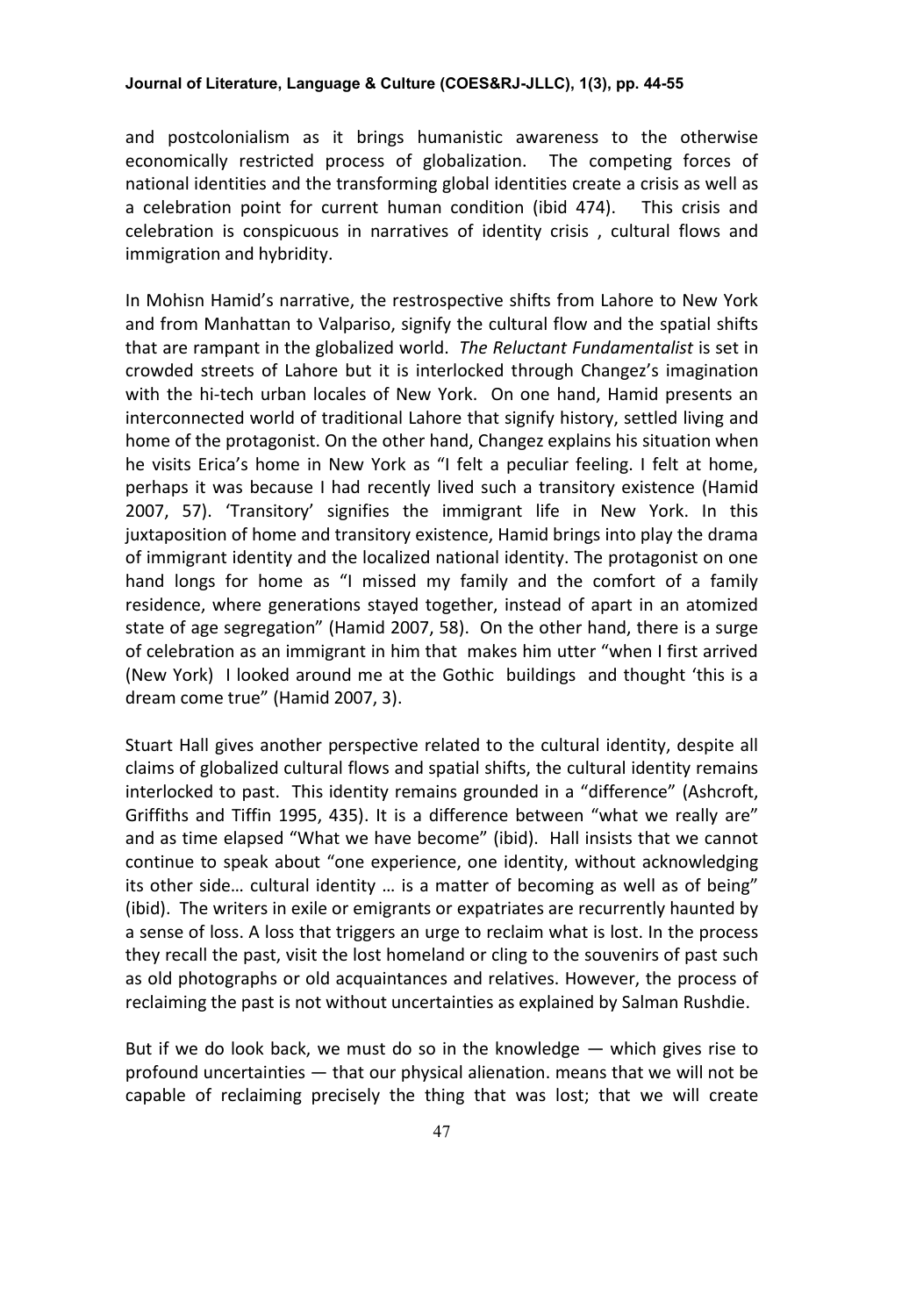fictions, not actual cities or villages, but invisible ones, imaginary homelands (Ashcroft, Griffiths and Tiffin 1995, 428).

These homelands conceived in the narratives are just pictures of mind not the real ones therefore they are imaginary in composition. The cultural identity and the sense of loss that ensues exile and displacement, have a traumatic undercurrent which writers aim to conceive in their write-ups about home and new spaces. It is imaginary as it is a part of imagination and remembrance of those who are displaced yet they cannot literally go back to those homes in reality. These imaginary spaces can be analyzed in Mohsin hamid's narrative where he suffers the identity crisis and a visible sense of loss that triggers new and imaginary spaces conceiving imaginary homelands (Ashcroft, Griffiths and Tiffin 1995, 437).

The first part of the novel relates the process of transformation in Changez. From a Pakistani middle class house hold, Changez enters an elite educational setup in America. As a student he sported two distinct identities, one as a young prince who is generous and carefree and the other as a student who works on three on campus jobs and studies only at night. As he completes his education and appears before a recruitment manager Jim in Underwood Samson, he is labelled as 'hungry' by Jim (Hamid 2007, 10). Hamid recognizes the productive potential of American capitalist system. As there is a quick transformation of his 'hungry' status to a financially well to do status after he is offered a position at Samson Underwood. Changez exclaims about his transformed identity as "on that day I did not think of myself as a Pakistani, but as an Underwood Samson trainee" (Hamid 2007, 38). The process of transformation does not stop with the financial achievement indeed it is only triggered by the renewed sense of achievement and a thirst for more. The overpowering sense of achievement in a new place with a new sense of being empowered is strongly countered by a recurrent sense of displacement from the native land and feelings of alienation in the new environment. Jim as a keen observer, again identifies a sense of displacement in Changez as he says "You are a watchful guy. You know where it comes from? ... It comes from feeling out of place" (Hamid 2007, 48). Migration and displacement are the ruling principles that modify the human communities, transform cultural relations and reshape the assumptions about distance and spaces. This change of places blurs the borders between nation states and fixed national identities. The process of migration and displacement gives rise to new cultural patterns and relationships on one hand and readjust the identities on the other hand. It is significant to analyse that how the human subject copes with these changing dynamics and reconfigures his sense of identity to avoid fragmentation and /break up in the global world.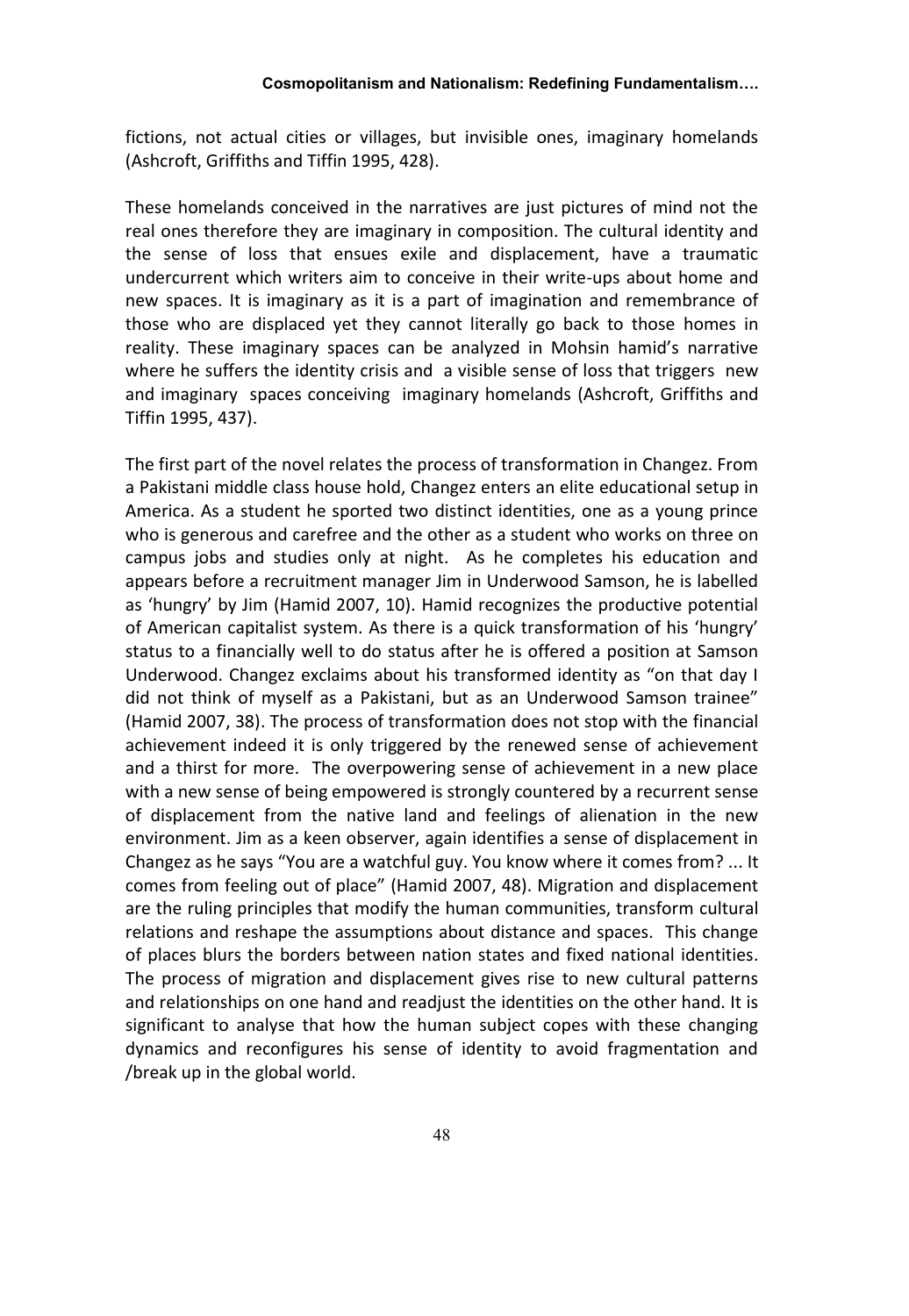## **Cosmopolitanism in New York**

Cosmopolitanism in modern age is associated with the special effects of globalization process, including the growth of multiple forms of citizenship, multiculturalism and cultural hybridity. While living in these transient global multicultural communities and interacting with a world of strangers, one requires not only tolerance and flexibility, but "irony and reflexivity", which means the capacity for constant scrutiny and revision of one's own perspectives (Turner 2002, 45). In the face of a globally transforming culture and complacent co existence, B. S. Turner argues, we need a greater sense of human sensitivity that is capable of generating a set of 'cosmopolitan virtues' which involve care for other cultures and ironic distance from one's own traditions (55). On one of his visits to Erica's house Changez experimented with his sartorial outlook. He combined a traditionally embroidered white Kurta with a pair of jeans.

Within the discourse of globalization and post colonialism both the multiplicity and pluralism have distinct recognition. Mohsin Hamid endorses the multicultural and cosmopolitan nature of New York as Changez feels comfortable in a subway as he was draped in a partly traditional attire from Pakistan. However, Hamid highlights a redundant application of the word *Cosmopolitan* as he critiques its 'over usage in American society' (Hamid 2007, 55). Cosmopolitanism signifies a shifting and uncertain condition in global world. As asserted by Gilroy it is a multivalent signifier that can have various interpretations. It is indeed a tendency to engage with the 'Other' (Hannerz 1990, 239). According to Pnina Werbner, The American Pakistani community, she argues, is a transnational society which engage in a complex traffic in 'objectspersons-places-sentiments', along with an 'openness to strangers and stranger hood or difference' which is evenly cosmopolitan (Werbner 1999, 26). Changez personifies the qualities of a cosmopolitan who relates culturally and socially with the American social and cultural set up easily. However, he is unable to eradicate his native cultural and social identity of a Pakistani immigrant. In terms of his immigrant status, he also belongs to a different class contrary to the American business elite to which Jim and Erica belongs. According to the social classification, Changez can be framed as a character within the working-class cosmopolitanism, one of those who develop a knowledge and frankness to other cultures. in this position, he is removed from a privileged position that is occupied by those who belong elite groups. He is foreign to that system and that system is foreign to him. Therefore, despite the claims of cosmopolitanism as a flawless universalizing system of integrity and coexistence, there are differences of class, race, culture and national identity that undermine the process of cultural homogenization. Homi K. Bhabha explains this as vernacular cosmopolitanism where the immigrant or the working class cosmopolitan always remains within the periphery of the cosmopolitan system. Bhabha refers to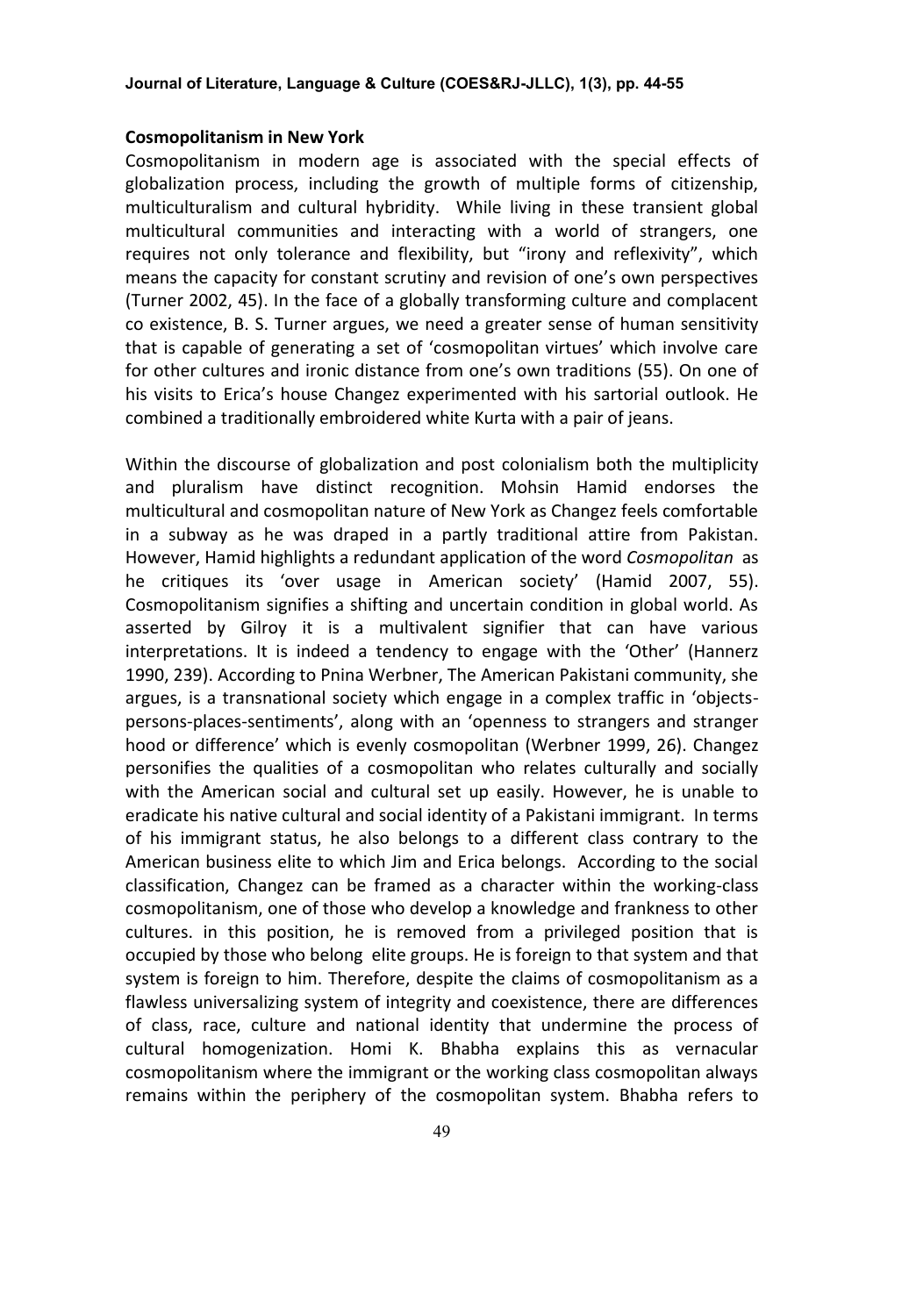#### **Cosmopolitanism and Nationalism: Redefining Fundamentalism….**

cosmopolitanism, in his essay "The Vernacular Cosmopolitan" in the context of British migrant Muslims and minorities. The same is applicable to American Muslim migrants also He identifies in them a "shared sense of civic virtue" while preserving the language, food, festivals and religious customs of their native lands and cultures. It is this twofold life of British minorities that makes them "vernacular cosmopolitans" bridging gaps between cultures, appropriating traditions from a position where "locality" dictates its terms and simultaneously they enter into larger national and societal conversations (Bhabha 2000, 139). Martha Nausbaum also considers cosmopolitanism as a source of alienation where the citizen of the world remains alone as he remains 'in a state of exile... from the warmth of local truths' (Nussbaum 1996, 15). Hamid brings into lime light these issues in Changez's dilemma as a cosmopolitan in the first half of *The Reluctant Fundamentalist*. As Changez successfully conforms to the American social, cultural and financial set up, he progresses as a young trainee towards a mature professional in Underwood Samson. However, inside him there is an unseen fragmentation triggered, regarding his native identity. This fragmentation compounded only in the second half of the novel after 9/11. Hamid contests the claims of American multiculturalism and cosmopolitanism to be universal and globalized structures. It is evident that along with a spirit of coexistence and acceptance, these modernist cultural trends also promote a deep rooted alienation and indifference.

# **Cosmopolitanism giving way to Nationalism and Patriotism**

Kwame Anthony Appiah explains rooted cosmopolitanism as a world where everyone is attached to a home of one's own with its own cultural particularities but everyone is also drawing pleasure from the presence of others and places different from home (Appiah 1998, 617)**.** Appiah highlights a rise of innate sentiments against the acquired ethics of cosmopolitanism and nationalism. He calls these sentiments patriotism. According to him both patriotism and cosmopolitanism are sentiments and are different from nationalism which is more a respect for state. Contrary to nationalism the connection or bonding with the homeland that patriotism describes is different. Patriotism is fuelled by the pride that a native takes in his National Identity, this pride further consolidates the love and care for the homeland. This love is different from the respect that nationalism encapsulates and is therefore politically motivated towards a national objective. Appiah explains the liaison between cosmopolitanism and patriotism as 'we cosmopolitans can be patriots, loving our homeland, our loyalty to human kind so vast so abstract a unity, does not deprive us of the capacity to care for lives nearby' (Appiah 1998, 227) .Ulf Hannerz, on the other hand describes a cosmopolitan as an individual of 'uncertain patriotic reliability' (1990 1). Bryan Turner also argues in the favour of a compatibility between a cosmopolitan and a patriot where there is a need for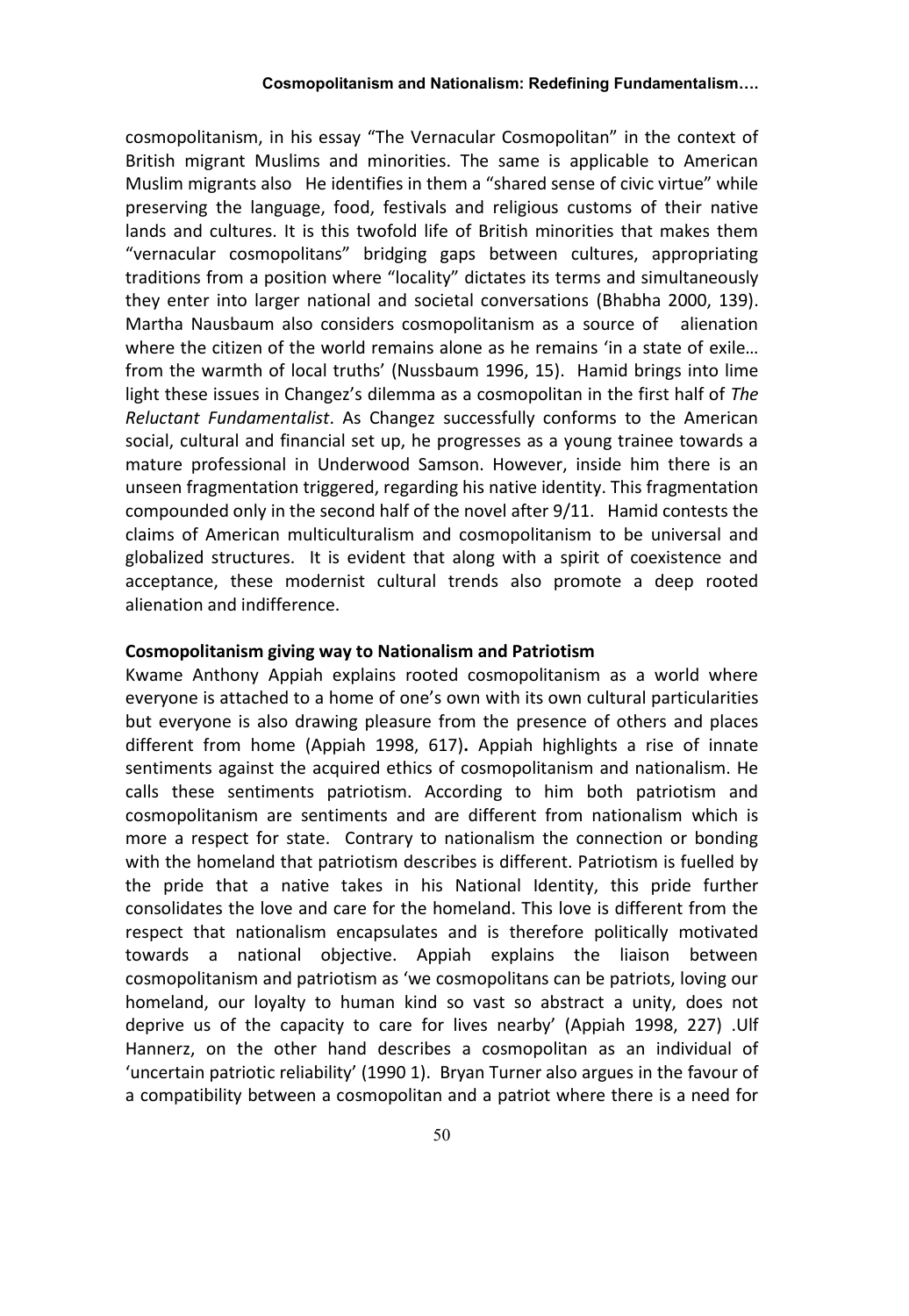'cosmopolitan virtue' and patriotism is not seen as an impediment to that virtue. Turner, in fact emphasizes the need for a republican tradition which is an amalgam of patriotism or love of state and nationalism or respect of state. Such a mixture of love, respect and loyalty triggers the formation of cosmopolitan virtue that is not fragmented or monolithic in composition.

## **Liaison between cosmopolitanism and fundamentalism**

Mike Featherstone describes a fundamentalist tendency within cosmopolitanism. A cosmopolitan is often described as voyeur, parasite and tourist associated with mobility, freedom of physical movement and communication. A direct contrast to those who are located and natives in familiar surroundings. Thus cosmopolitanism is also an in-capacity to form lasting attachments and commitments to places and others. It is also a life style that fits Anglophone societies in United States and Britain, in which the market value of the trader matters who look after deals and moves on. In *The Reluctant Fundamentalist* as Changez moves from cosmopolitanism to patriotism, he is conscious of the fundamentalism he is drenched in, as an employee of Samson Underwood. As Jim explained to Changez "we are a meritocracy…We believe in being the best" (Hamid 2007, 39). Changez explains the fundamentals of his professional life as maximum return was the maxim to which we returned , time and again. We learned to prioritize —to determine the axis on which advancement would be most beneficial—and then to apply ourselves singlemindedly to the achievement of that objective (Hamid 2007, 41).

In his meeting with Erica's father, Changez had to encounter the accusations for being a resident of a country which has problems of fundamentalism. Erica's father said "I like Pakistanis…You guys have got some serious problems with fundamentalism" (Hamid 2007, 63). Changez was provoked by the accusation that was a polite insult to his identity, but his transformed cosmopolitan self prevented him from any rude retort or retaliation. The air of indifference in a subway and low potency drama at Erica's home laid the foundation of a major development in the story that changed the course of Changez's life. However, at that point Hamid makes a strong statement about the imperial and hegemonic undercurrents going strong within the claims of globalized harmony in the world systems. Hamid, in another episode highlights the third world sensibility of Changez as he encountered a Filipino in Manila. While being a representative of American global business class and sitting in a limousine, Changez got a undisguised hostile gaze from a Filipino. Hamid frames the hostility as an intimacy that the Filipino and Changez shared and called it a "sharing of third world sensibility" (Hamid 2007, 77).A s an American representative, he became a In *The Reluctant Fundamentalist*, Hamid problematizes the innate conflict brewing up in Changez as a cosmopolitan and a patriot. Hamid playfully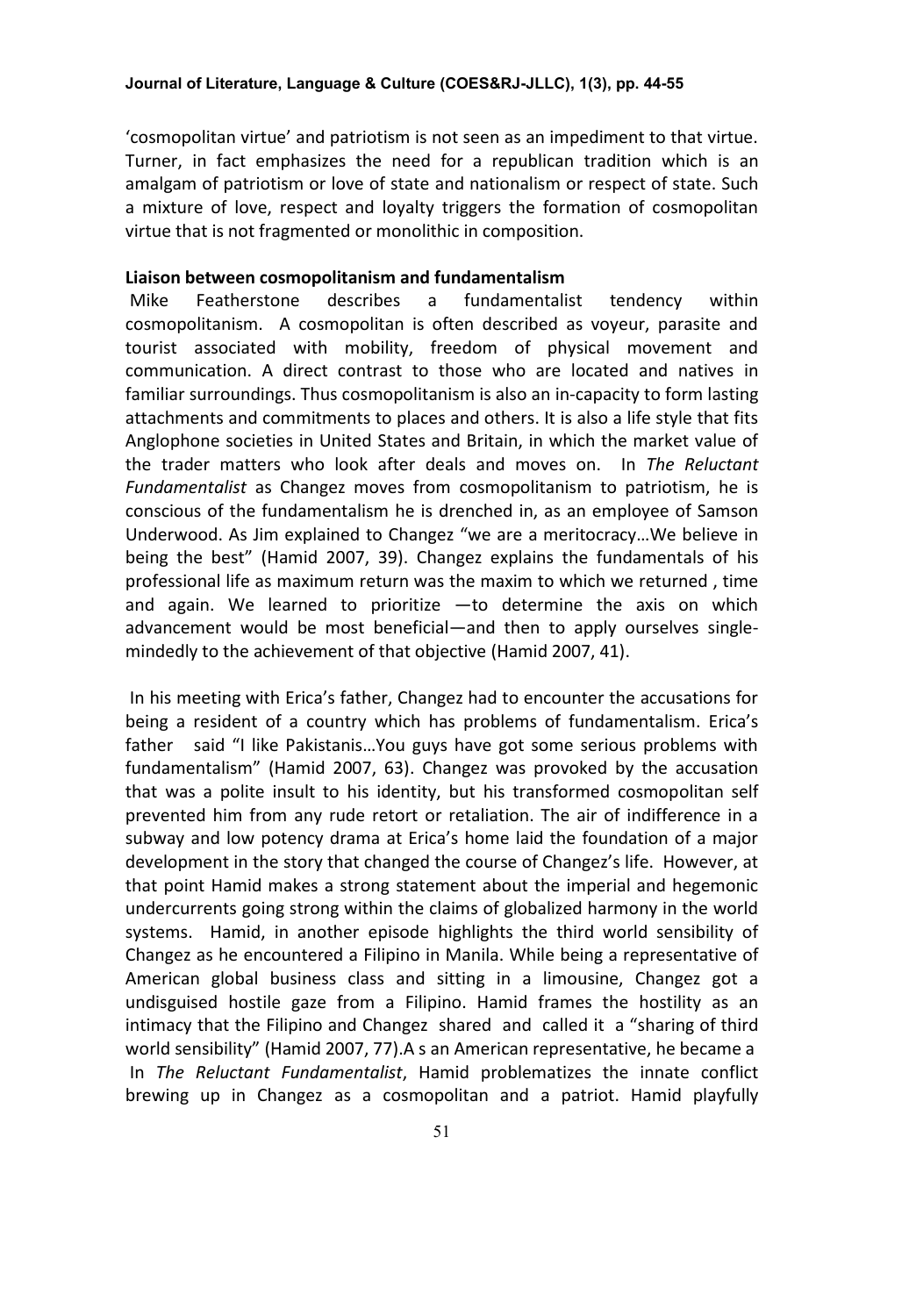constructs the resistance between the global business identity of Changez in America and his native third world sensibility as a Pakistani. The resistance is materialized and epitomized decisively as the event of 9/11 happens and there is a collapse of twin towers in New York. Changez explains his reaction to the news as "I stared as one —and then the other—of the twin towers of New York's World Trade Centre collapsed. And then I *smiled.* Yes despicable it may sound but my initial reaction was to be remarkably pleased" (Hamid 2007, 83). Indeed, the sentiment of pain was shared by many in that cosmopolitan moment, a moment of electronic empathy with the victims, that September 11, 2001 triggered. But Changez had a slightly different reaction even as a well behaved cosmopolitan. Thus for Changez 9/11 appeared as a defining moment between the conflicting values of cosmopolitanism, patriotism and individual identity crisis.

## **Redefining and appropriating fundamentalism**

Appiah explains patriotism as a sentiment that is associated with pride (1998 227). This sentiment is activated "when the national anthem plays, when the national team wins, when the national army prevails, there is that shiver down the spine, the electric excitement the thrill of being on the winning side" (ibid.). This sentiment grows strong in winning situations, however, it grows stronger in times of adversity. This bonding and its growing strength is scrupulously conceived by Hamid when 9/11 happens in America and there is a military standoff between India and Pakistan in subcontinent. As Changez reaches the climax of his cosmopolitan goodness the conflict between his cosmopolitan virtue and his native sense of belonging to a homeland precipitates. This conflict is conspicuous as he questions 'to where I belong America or Pakistan'. Erica compared Changez to a rock pool. She explains "They're like little worlds perfect, self contained transparent. They look like they are frozen in time "(Hamid 2007, 78). Changez' s rock pool separateness which effervescenced from his cultural identity was further compounded by the political reality of 9/11. He had to face his foreignness once he returned to America after 9/11 from Manila. He was made conscious of this foreignness by the Americans as he encountered a security check at the airport. Changez explains it as "I was escorted by armed guards into a room where I was made to strip down to my boxer shorts…and I was the last person to board our aircraft…I was aware of being under suspicion; I felt guilty; I tried therefore to be as nonchalant as possible; this naturally led to my becoming stiff and self conscious" (Hamid 2007, 85). The self consciousness revived in him compounded by the surge of American nationalism that he experienced in the form assertions like "We are America" (Hamid 2007, 90), and the glimpses American imperialism in the footages of American troops invading Afghanistan. He not only felt left out from what was an American national sentiment that was fuelled by a one dimensional thirst for American security. He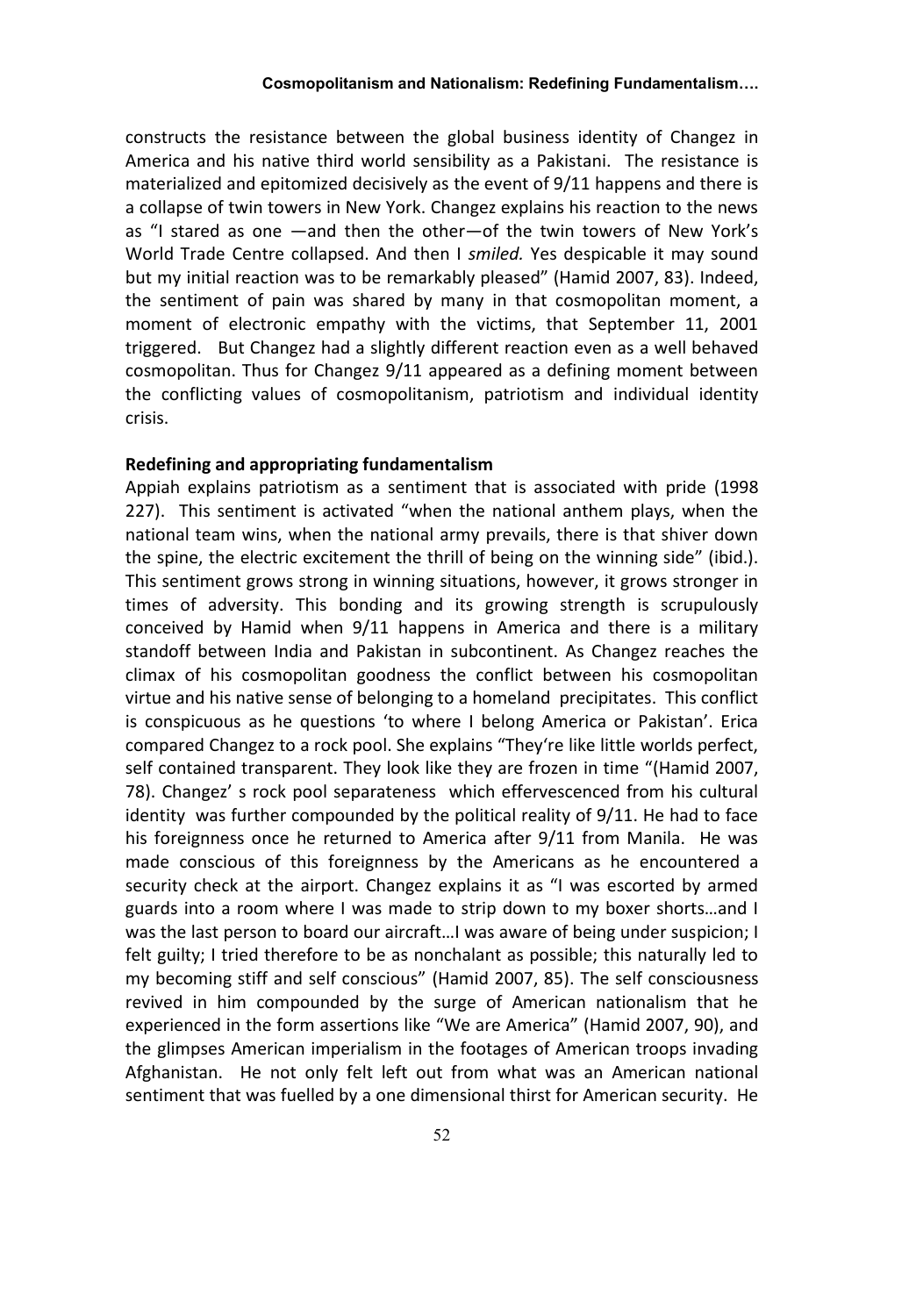## **Journal of Literature, Language & Culture (COES&RJ-JLLC), 1(3), pp. 44-55**

was not convinced by the justifications of invading Afghanistan to save America. This resurgence of American nationalism that takes shape of imperialism is explained by Timothy Brennan in his Cosmo-theory. According to Brennan, cosmopolitanism is an American construct founded on liberal values and capitalist ambitions (Brennan 2006, 23). It is also a form of cultural hegemony that promotes and consolidates America as a super power. Thus cosmopolitanism can be framed as reflection of American imperialism, especially in the post 9/11 world. Brennan comes up with his cosmo-theory as a revised version of conventional cosmopolitanism that is now a subsidiary of American imperialism.

As the dream of universal cosmopolitanism is shattered within the cosmopolitan premises of America. It triggered a reactionary resurgence of nationalism and patriotism in Changez. The situation further compounded as Changez went back to Pakistan. The visit back home brought him in contact with another political conflict that resulted in the military standoff between India and Pakistan. The cultural and identity crisis through which Changez went through was politicized and materialized visibly as patriotism and nationalism. The impending war threat in Pakistan and Lahore as a possible battle field due to its frontier town location, Changez had the feeling of being a traitor. He abhorred his unsympathetic Americaness that taught him only to focus on fundamentals. While being in Pakistan, he had strong resentment as "What sort of man abandons his people in such circumstances?" (Hamid 2007, 145). Despite all resentment, Changez finally overcame the fits of patriotism on his way back to America. However, the feelings made a powerful come back as soon as he met Juan Bautista in Valparaiso, Chile. The meeting with Bautista was a last round of introspection before Changez realized the transformation in his self. He realized that he "lacked a stable core", and asserted "I was not certain where I belonged—in New York, in Lahore" (Hamid 2007, 168). He felt like two hemispheres, divided, fragmented and confused. The final catalyst came in the form of a parallel that Bautista drew between Changez and Janissaries. Janissaries were the Christian boys who were trained by Ottomans to fight and erase their own civilizations so that they had nothing else to turn to. Changez was completely devastated by this comparison which was indeed a final blow to his staggering American identity and the overpowering identity crisis.

#### **From fundamentalism to reluctant fundamentalist**

Hamid deconstructs various fundamentals in American and European system of thought. One of the most self evident features of this world system is to look at things compartmentalized and classified according to the cultures, geographies and politics. However, the recent developments regarding world as a global system undergoing continuous evolution, there is a sharp decrease in the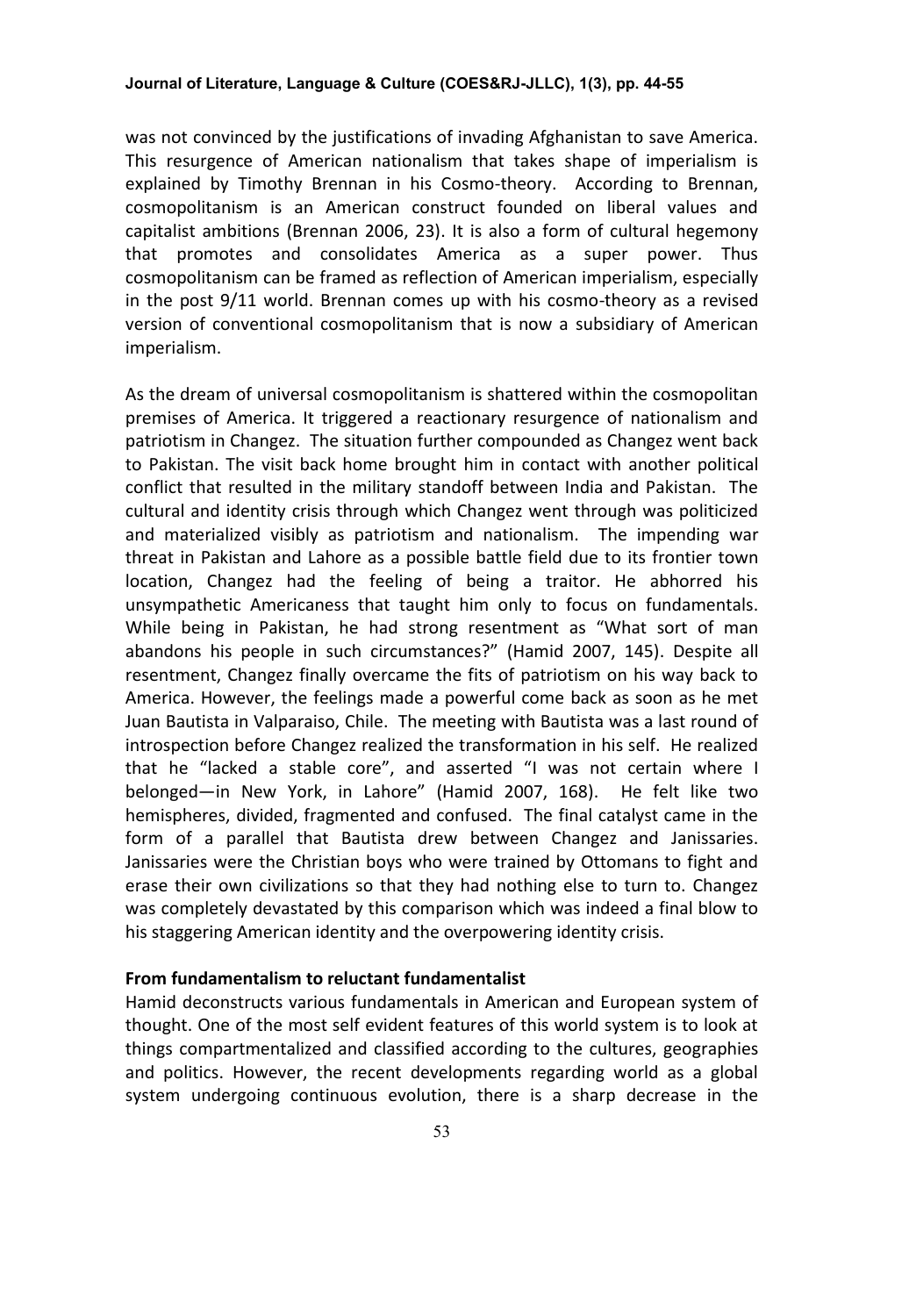#### **Cosmopolitanism and Nationalism: Redefining Fundamentalism….**

distance between East and West. The western fundamental that East is East and West is West and never the twain shall meet is approached in the novel with visible reluctance. Hamid scrupulously paints a picture of a world where East and West are inextricably intertwined with each other. In Changez there is a Western educated rational being who makes his way to success in the technologically advanced world of New York. But within him there is an in built capacity to stick to the fundamentals of national identity and cultural belonging. He bridges the gap between an absolute cosmopolitan and a hardcore nationalist. He strikes a balance between his tendency to explore the cultural 'other' while sustaining a living bond with his native values, culture and traditions. Despite asserting his national identity at the end, Changez explains his hybrid self as "I had returned to Pakistan, but my inhabitation of your country had not entirely ceased. I remained emotionally intertwined with Erica" or America as some readers can assume it to be or it is slightly more segregated as Am-Erica. He further explains "I brought something of her with me to Lahore—or perhaps it would be more accurate to say that I lost something of myself to her that I was unable to relocate in the city of my birth" (Hamid 2007, 195). He has bridged the geographical and cultural gap between him and America by his cosmopolitan capacity to neutralize difference of race, ethnicity and religion. But his cosmopolitan self could not survive the endless antagonism between American nationalism and Pakistani nationalism. Therefore he chose to side with his side of nationalism which came to him naturally and in a more privileged position as compared to his uncertain cosmopolitan status.

Hamid works out his narrative as a resistant, oppositional and representational argument in postcolonial era. He effectively conjectures a dialogue between fundamentally separated entities, a dialogue between centre and periphery, contrasting societies and the colonized and colonizers. He creates a space where he re-examines and appropriates the fundamentals of modern age. He introspects his own colonized self and aims to decolonize it. He reverses the process where the universalized Western cultural values are introduced in the colonized region but the indigenous values are not universalized and introduced in the metropolitan centres of Western world. He establishes a dialogic relationship in place of a monologic imperial exchange. Such dialogues enrich and change both sides of the world system. Thus it can be concluded that in times we are living in, there is no room for totalization, there are no absolutes but only a permanent change.

#### **References**

Appiah, K. A. "Comospolitan Patriots." *Critical Inquiry* 23, no. 3 (1998): 617-639. Ashcroft, Bill, Gareth Griffiths, and Helen Tiffin. *The Postcolonial Studies Reader.* London: Routledge, 1995.